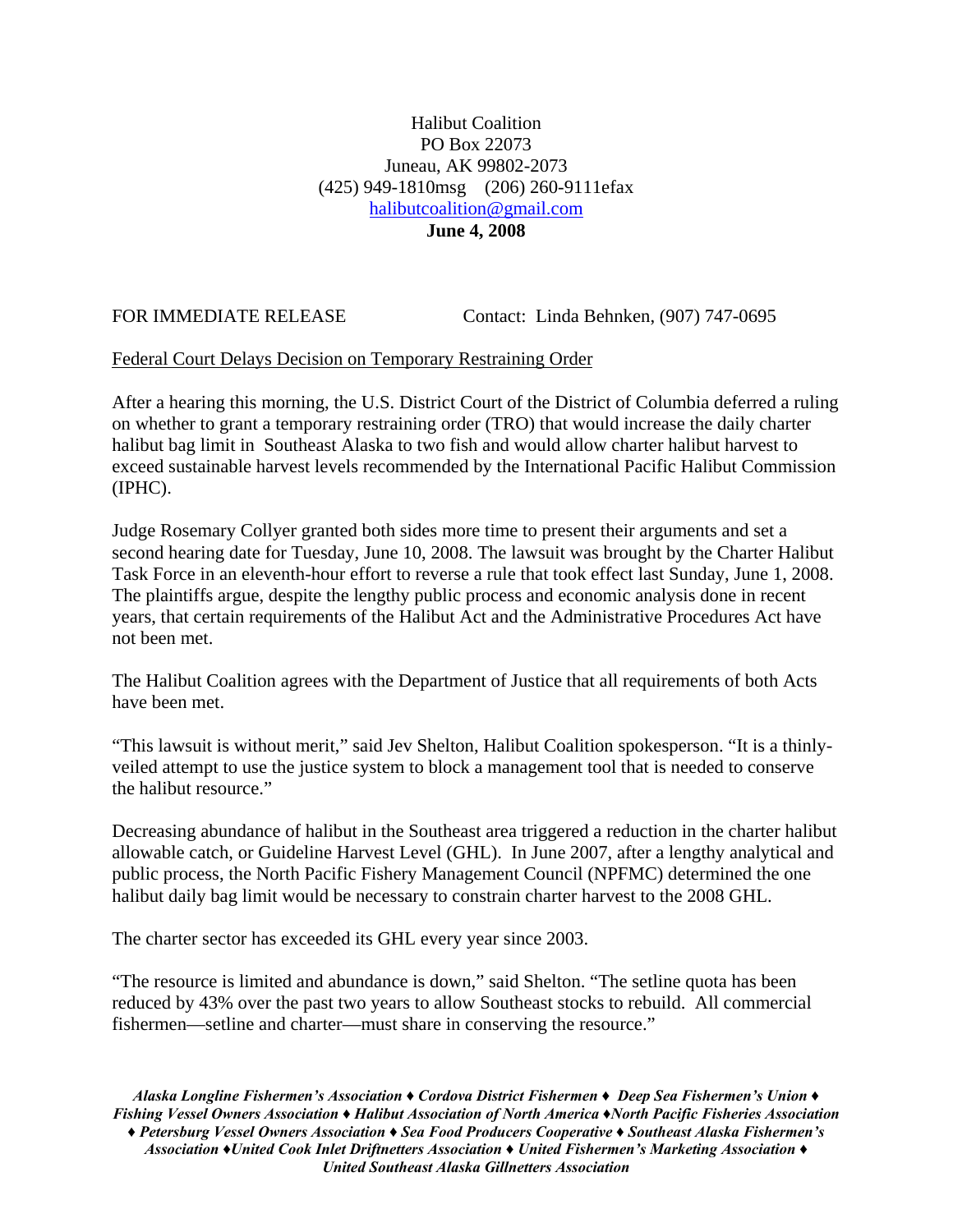Since 1993, the NPFMC has been engaged in a public process to develop a halibut charter management plan that balances the needs of all who rely on the halibut fishery—harvesters, processors, consumers (who access the halibut resource through the setline fishery) and charter clients.

In October 2008, the NPFMC will vote on a catch sharing plan that could include a mechanism for transfer of halibut between setline and charter sectors. In the meantime, the one halibut daily bag limit and the reduced setline quotas are necessary to ensure biological limits are not exceeded. The Halibut Coalition supports conservative catch limits to protect the long-term health of the halibut stocks.

Both the setline and charter sectors in Southeast Alaska are experiencing economic difficulties due to decreased abundance of important fish stocks, increased fuel costs, and the downturn in the U.S. economy. In particular, several reports have been published about the impact on discretionary spending by Americans across the nation.

"Economically difficult times do not justify compromising resource health," says Shelton. "The resource comes first."

The Halibut Coalition urges charter operators to support management measures that constrain harvest to established catch limits and to participate in developing a catch sharing plan that adapts to both biological and market conditions with minimal need for expensive regulatory and court proceedings.

-30-

Timeline:

**Mar 1, 2007**. [State Department Response to 2007 International Pacific Halibut Commission](http://www.fakr.noaa.gov/sustainablefisheries/halibut/2007IPHCrecommendations.pdf)  [recommendations on one fish bag limit](http://www.fakr.noaa.gov/sustainablefisheries/halibut/2007IPHCrecommendations.pdf)

**June 4, 2007.** NMFS issues a final rule to restrict the harvest of halibut by persons fishing on a [guided sport charter vessel in International Pacific Halibut Commission Regulatory Area 2C for](http://www.fakr.noaa.gov/frules/72fr30714.pdf)  [2007 season due to harvest overages](http://www.fakr.noaa.gov/frules/72fr30714.pdf)

**June 2007**. [NPFMC conducts hearing on management measures for the](http://www.fakr.noaa.gov/npfmc/current_issues/halibut_issues/Area2CGHL607motion.pdf) **2008** season and selects [preferred action](http://www.fakr.noaa.gov/npfmc/current_issues/halibut_issues/Area2CGHL607motion.pdf)

**Nov 27, 2007**. [NMFS publishes final EA for Secretarial Review](http://www.fakr.noaa.gov/analyses/halibut/earirirfa_1107.pdf)

**Dec 31, 2007.** NMFS publishes proposed regulations to limit the harvest of Pacific halibut by [guided sport charter vessel anglers in International Pacific Halibut Commission Area 2C of](http://www.fakr.noaa.gov/prules/72fr74257.pdf)  [Southeast Alaska to the guideline harvest level for that area under two different scenarios.](http://www.fakr.noaa.gov/prules/72fr74257.pdf) Comment period through January 30, 2008.

*Alaska Longline Fishermen's Association ♦ Cordova District Fishermen ♦ Deep Sea Fishermen's Union ♦ Fishing Vessel Owners Association ♦ Halibut Association of North America ♦North Pacific Fisheries Association ♦ Petersburg Vessel Owners Association ♦ Sea Food Producers Cooperative ♦ Southeast Alaska Fishermen's Association ♦United Cook Inlet Driftnetters Association ♦ United Fishermen's Marketing Association ♦ United Southeast Alaska Gillnetters Association*